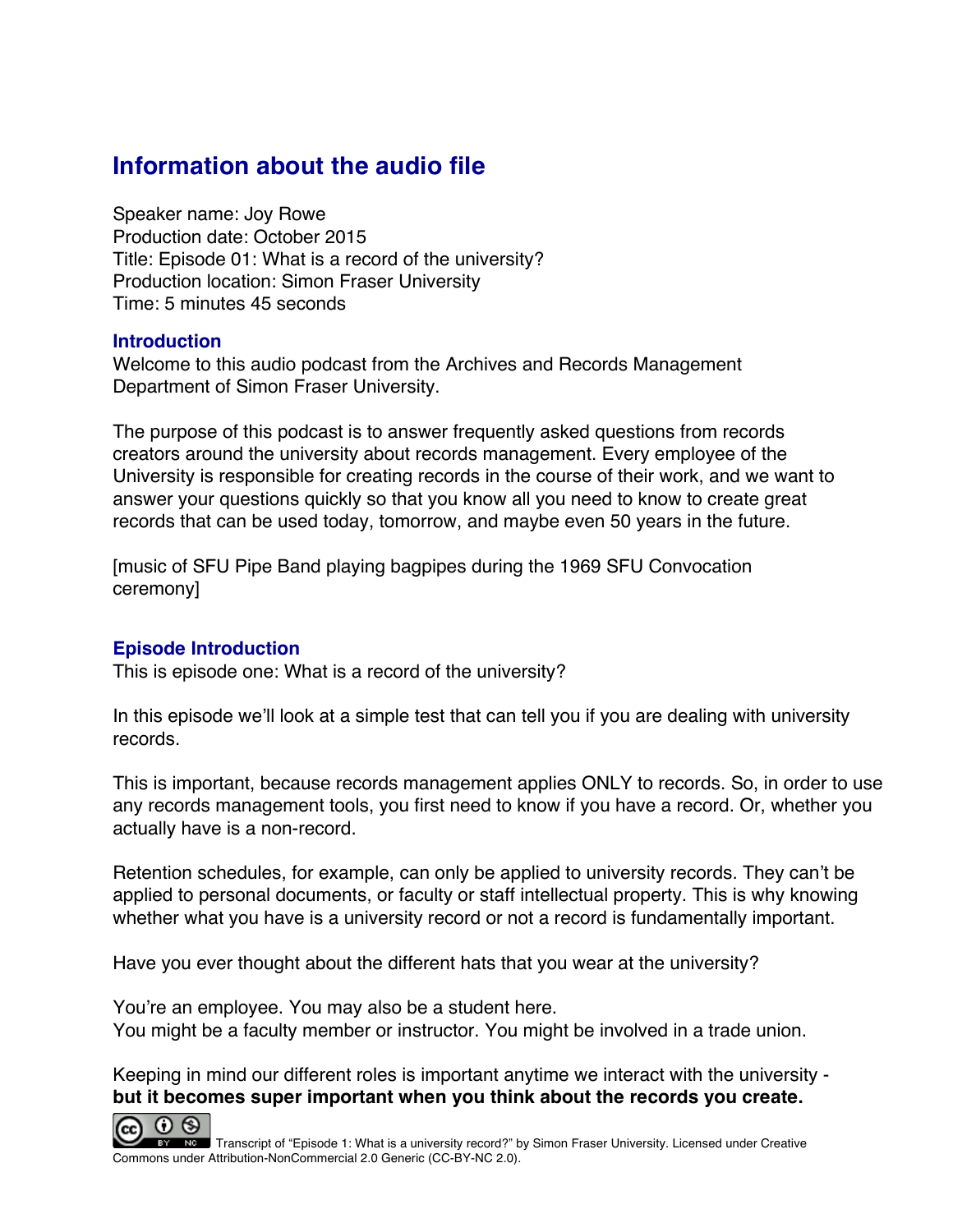Today we are going to talk about what is a university record - SFU's property, as it were - and what isn't.

At the end of this podcast, you'll be able to recognize what is a record of the university and what is a non-record. You'll also be able to use a simple category matrix to distinguish between university records and non-records.

Let's begin.

There are 4 main considerations to take into account when determining if you are working with a university record.

## **# 1. The Persons involved**

The first thing you consider is WHO is creating or receiving the document.

First ask,

- Is a University employee involved?
- Next, is that person doing something that's related to their private life or other roles in their life?

Or,

• Are they doing something related to their job? Is the document from a staff person in Financial Aid who is evaluating a scholarship application from a student? Is it from someone in Procurement approving a purchase? **Those of records of the university.**

Finally, ask

• Is that person a faculty member doing research or teaching?

Things like lesson plans or research work are RECORDS but they aren't records of the university. They are considered intellectual property of that person who created them.

## **# 2. The second thing to consider is: Does the document provide evidence of university actions?**

A record MUST capture a decision, action, policy, agreement, or so on. **If it does, it's a university record.**

# **3. The third thing to consider is: Is the document needed for later use?**

Ask yourself next if the document is needed later to provide evidence of something. If you need it for an audit, or to reconstruct why a decision was made, **it's probably a university record.**

On the other hand, if the only use that you have for it in the future is convenience – say, you wanna use it as a template, or it's just handy to have around, **it may not be a record.**